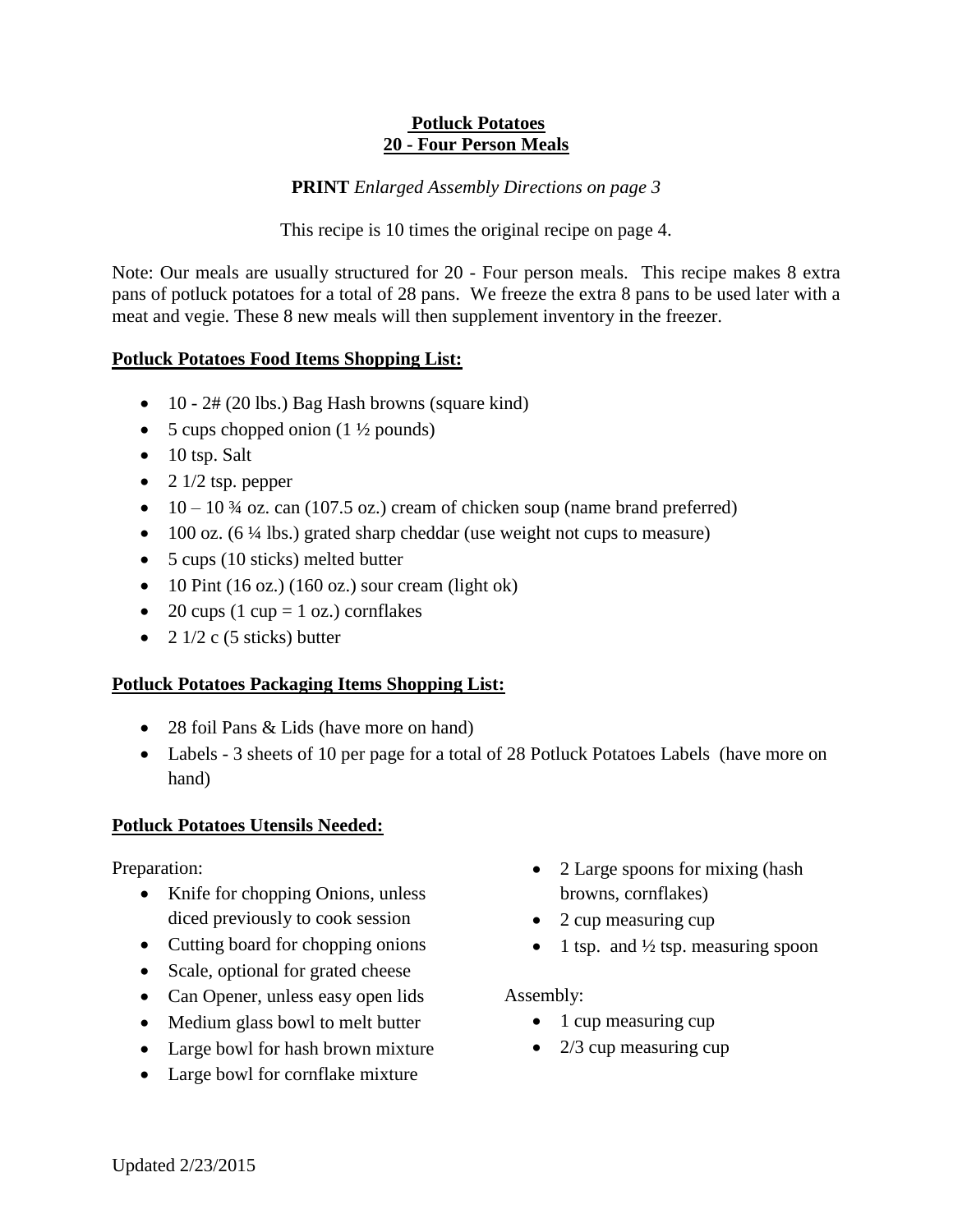#### **Potluck Potatoes Kitchen Prep:**

- 1. Dice Onions.
- 2. Open Cans.
- 3. Melt butter in glass bowl in microwave.
- 4. In a large bowl, mix Hash browns, onions, chicken soup, cheddar cheese, butter (5 c), salt, pepper, sour cream.
- 5. In a large bowl, mix cornflakes with melted butter (2 1/2 c).

### **Potluck Potatoes Assembly:**

- 1. Fill pans with 4 cups hash brown mixture, do not over fill
- 2. Sprinkle 2/3 cup cornflake mixture on top of hash browns
- 3. Add lid making sure edges of pan are clean
- 4. Apply Potluck Potatoes Label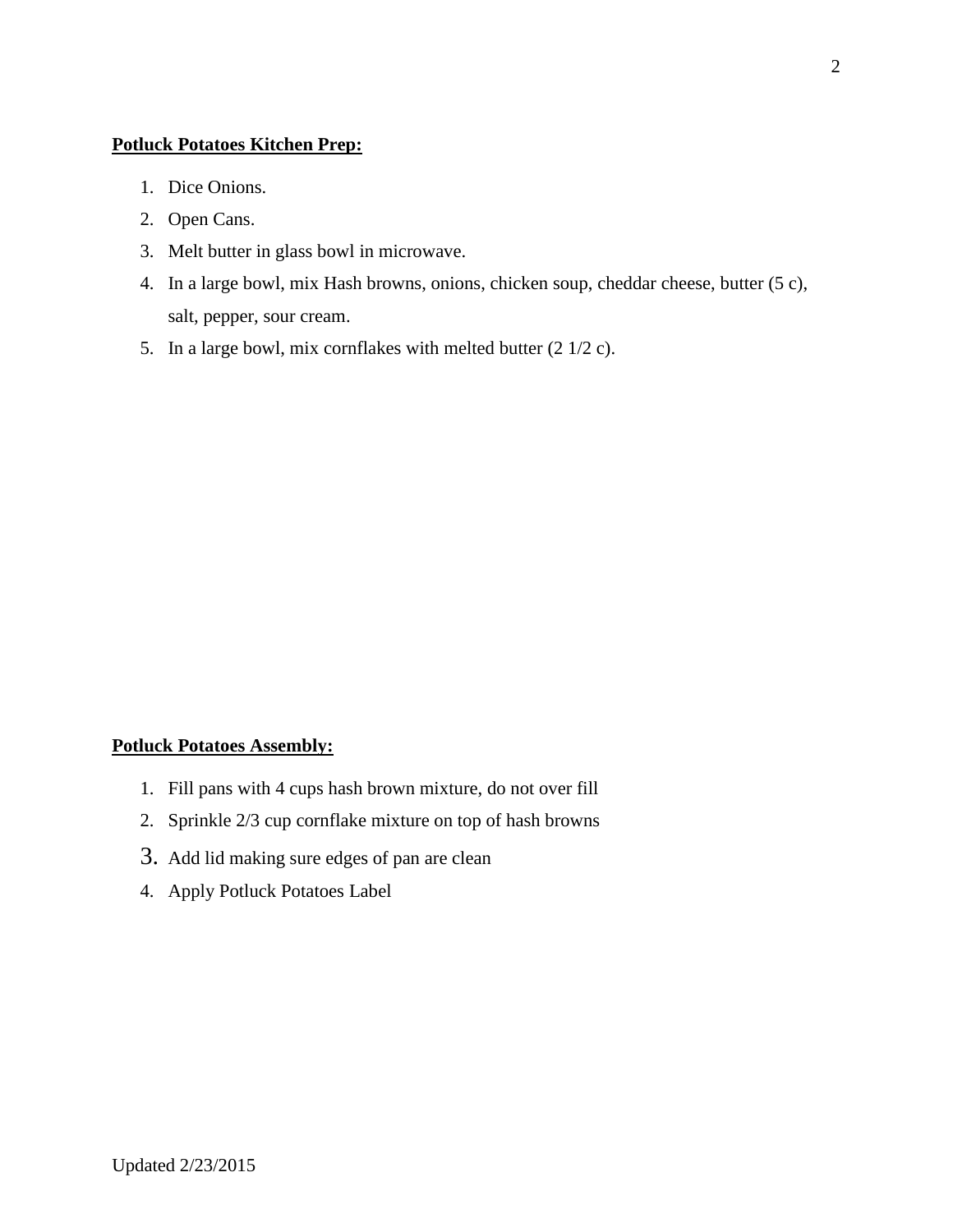# **Potluck Potatoes**

- 1. Fill pans with 4 cups hash brown mixture- do not over fill
- - - - - - - - - -
- 2. Sprinkle 2/3 cup cornflake mixture on top of hash browns
- - - - - - - - - -
- 3. Add Lid making sure edges of pan are clean
- - - - - - - - - -
- 4. Apply Potluck Potatoes Label

- - - - - - - - - - - - - - - - - -